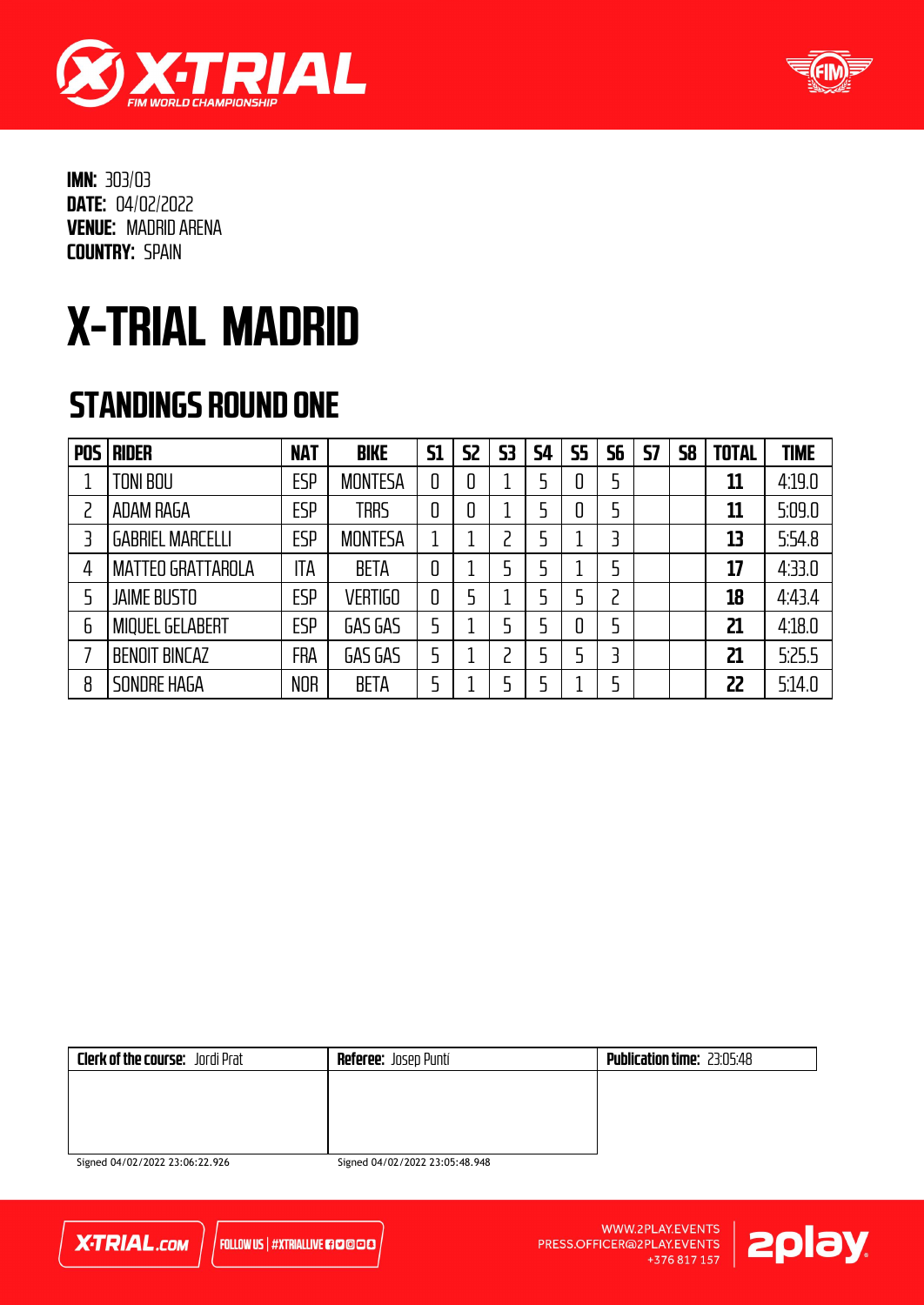



# X-TRIAL MADRID

### STANDINGS ROUND TWO

| <b>POS</b> | <b>RIDER</b>             | <b>NAT</b> | <b>BIKE</b>    | <b>S1</b> | S2 | 53 | <b>S4</b> | <b>S5</b> | 56 | <b>S7</b> | 58 | <b>TOTAL</b> | <b>TIME</b> |
|------------|--------------------------|------------|----------------|-----------|----|----|-----------|-----------|----|-----------|----|--------------|-------------|
|            | TONI BOU                 | <b>ESP</b> | <b>MONTESA</b> |           |    |    |           |           |    |           |    |              | 4:53.6      |
|            | ADAM RAGA                | <b>ESP</b> | <b>TRRS</b>    |           |    |    | 5         |           |    |           |    | 10           | 5:56.1      |
|            | <b>JAIME BUSTO</b>       | <b>ESP</b> | <b>VERTIGO</b> |           |    |    |           |           | 0  |           |    | 12           | 5:31.5      |
|            | <b>GABRIEL MARCELLI</b>  | <b>ESP</b> | <b>MONTESA</b> |           |    |    | 5         |           |    |           |    | 14           | 5:52.6      |
|            | <b>MATTEO GRATTAROLA</b> | ITA        | <b>BETA</b>    |           |    |    |           |           |    |           |    | 18           | 5:36.5      |
| 6          | <b>MIQUEL GELABERT</b>   | <b>ESP</b> | GAS GAS        | 0         |    |    |           |           |    |           |    | 19           | 5:24.0      |

#### STANDINGS AFTER ROUND TWO (R1+R2)

| <b>POS</b> | <b>RIDER</b>             | <b>NAT</b> | <b>BIKE</b>    | R1 | R <sub>2</sub> | <b>TOTAL</b> |
|------------|--------------------------|------------|----------------|----|----------------|--------------|
|            | <b>TONI BOU</b>          | <b>FSP</b> | <b>MONTESA</b> | 11 |                | 18           |
|            | <b>ADAM RAGA</b>         | <b>ESP</b> | <b>TRRS</b>    |    | 10             | 21           |
| 3          | <b>GABRIEL MARCELLI</b>  | <b>ESP</b> | <b>MONTESA</b> | 13 | 14             | 27           |
| 4          | <b>JAIME BUSTO</b>       | <b>ESP</b> | <b>VERTIGO</b> | 18 | 12             | 30           |
| 5          | <b>MATTEO GRATTAROLA</b> | ITA        | <b>BETA</b>    | 17 | 18             | 35           |
| 6          | <b>MIQUEL GELABERT</b>   | ESP        | GAS GAS        |    | 19             | 40           |

| <b>Clerk of the course:</b> Jordi Prat | <b>Referee:</b> Josep Puntí    | <b>Publication time: 23:05:48</b> |
|----------------------------------------|--------------------------------|-----------------------------------|
|                                        |                                |                                   |
|                                        |                                |                                   |
|                                        |                                |                                   |
| Signed 04/02/2022 23:06:22.926         | Signed 04/02/2022 23:05:48.948 |                                   |

**X-TRIAL.com** 

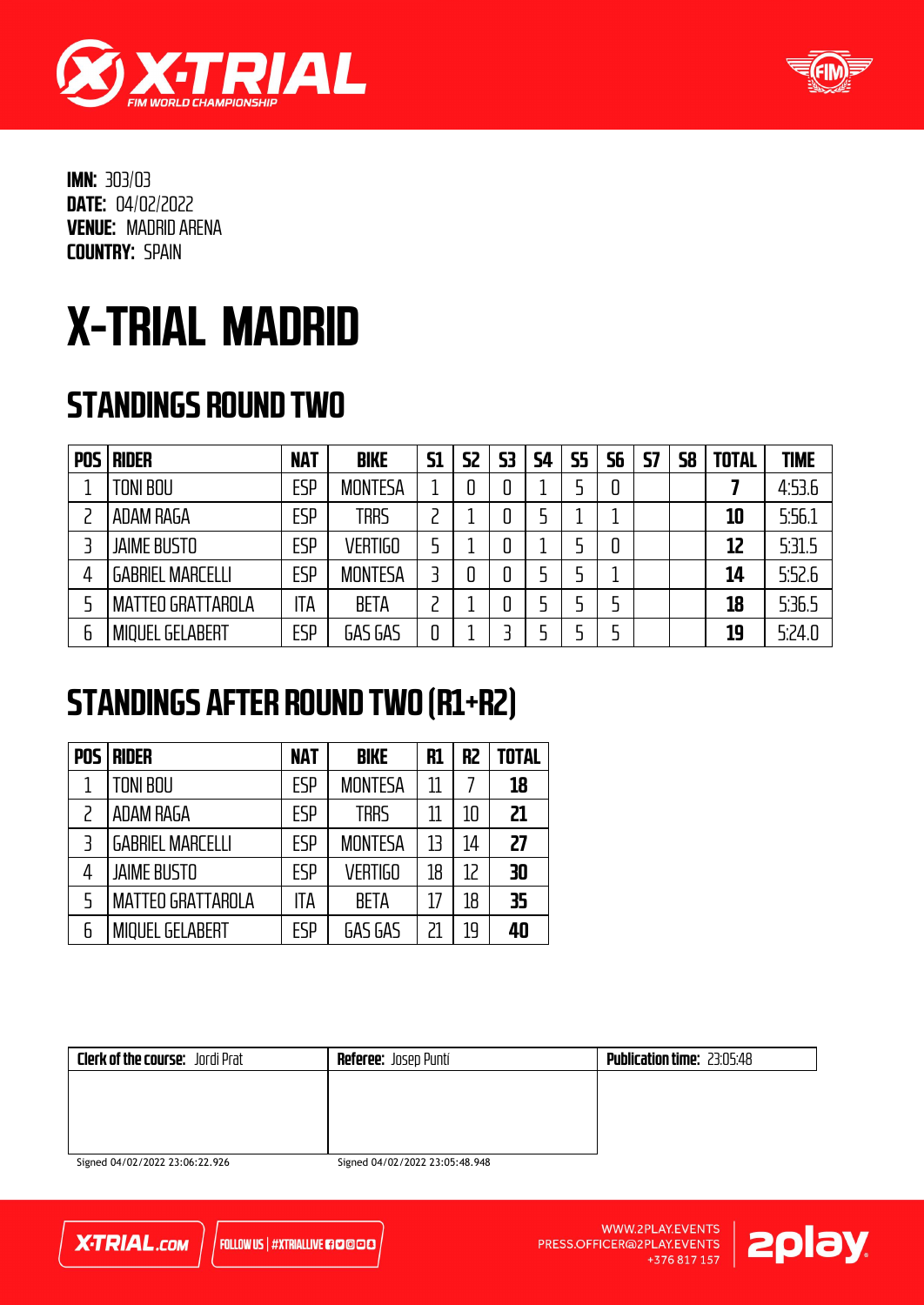



## X-TRIAL MADRID

#### STANDINGS FINAL

| <b>POS</b> | <b>RIDER</b>            | <b>NAT</b> | <b>BIKE</b>    | C1<br>JI | C)<br>▃▖▃ | 53 | 54 | <b>S5</b> | <b>S6</b> | <b>S7</b> | 58 | <b>TOTAL</b> |
|------------|-------------------------|------------|----------------|----------|-----------|----|----|-----------|-----------|-----------|----|--------------|
|            | TONI BOU                | ESP        | <b>MONTESA</b> | u        |           |    |    |           |           |           |    |              |
|            | <b>GABRIEL MARCELLI</b> | ESP        | <b>MONTESA</b> |          |           |    |    |           |           |           |    |              |
|            | ADAM RAGA               | ESP        | trrs           |          |           |    |    |           |           |           |    |              |

### X-TRIAL CLASSIFICATION

| <b>POS</b> | <b>RIDER</b>             | <b>NAT</b> | <b>BIKE</b>    | <b>S1</b> | <b>S2</b> | 53 | 54 | <b>S5</b> | 56 | <b>S7</b> | 58 | <b>TOTAL</b>   |         |
|------------|--------------------------|------------|----------------|-----------|-----------|----|----|-----------|----|-----------|----|----------------|---------|
|            | TONI BOU                 | <b>ESP</b> | <b>MONTESA</b> | 0         |           |    | 0  | 0         | 0  |           |    | $\overline{c}$ | Final   |
|            | <b>GABRIEL MARCELLI</b>  | <b>ESP</b> | <b>MONTESA</b> | 0         |           | 0  |    | 0         | 0  |           |    |                | Final   |
|            | <b>ADAM RAGA</b>         | <b>ESP</b> | <b>TRRS</b>    | 0         |           |    |    | 0         | 0  |           |    | 11             | Final   |
| 4          | <b>JAIME BUSTO</b>       | ESP        | <b>VERTIGO</b> | 5         |           | 0  |    |           | 0  |           |    | 12             | Round 2 |
| 5          | <b>MATTEO GRATTAROLA</b> | ITA        | <b>BETA</b>    | っ         |           | 0  |    |           | 5  |           |    | 18             | Round 2 |
| 6          | <b>MIQUEL GELABERT</b>   | <b>ESP</b> | GAS GAS        | 0         |           | 3  |    |           | 5  |           |    | 19             | Round 2 |
|            | <b>BENOIT BINCAZ</b>     | FRA        | GAS GAS        | 5         |           | っ  |    |           | 3  |           |    | 21             | Round 1 |
| 8          | SONDRE HAGA              | <b>NOR</b> | <b>BETA</b>    |           |           | 5  |    |           | 5  |           |    | 22             | Round 1 |

| <b>Clerk of the course:</b> Jordi Prat | <b>Referee:</b> Josep Puntí | <b>Publication time: 23:05:48</b> |
|----------------------------------------|-----------------------------|-----------------------------------|
|                                        |                             |                                   |
|                                        |                             |                                   |
|                                        |                             |                                   |
| $C_{1} = 101/02/002220.06.0200$        | $C = 10102222222222$        |                                   |

Signed 04/02/2022 23:06:22.926

Signed 04/02/2022 23:05:48.948